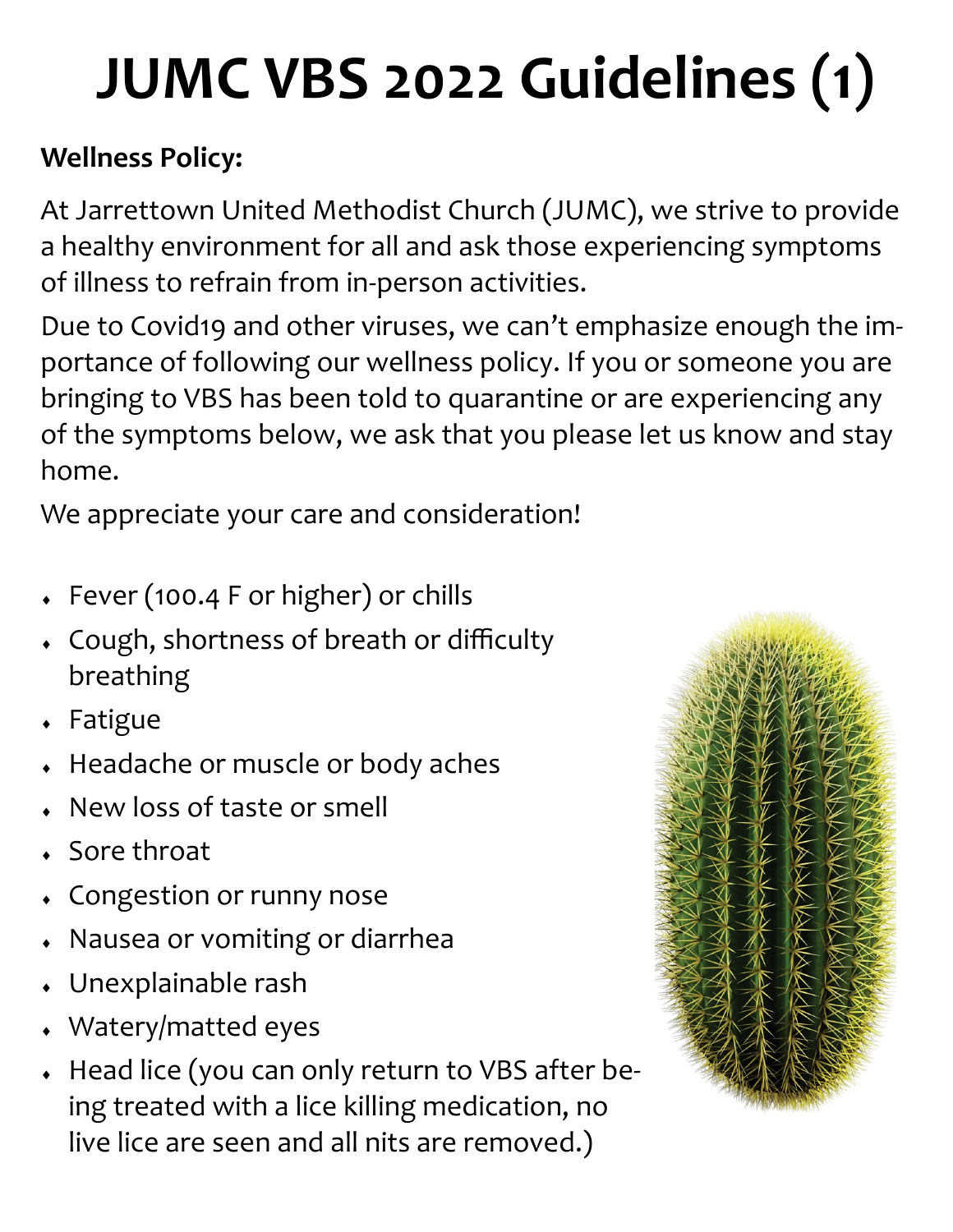# **JUMC VBS 2022 Guidelines (2)**

### **Additional Precautions:**

- Masks are optional.
- Social distancing will be practiced and encouraged throughout VBS.
- Multiple hand sanitizing stations are onsite and all crew leaders will have hand sanitizer bottles with them each day.
- All snacks will be prepackaged. They will either be sent home with your child or the children will be spaced out appropriately while eating.
- If a child presents with any of the symptoms listed on the Wellness Policy, parents will be contacted immediately and asked to pick up their child soon as possible.

For questions or more information, please contact Lisa Durst-Hestnar, Children's Ministry Coordinator, 215-620-0564 or jumc.childrens@gmail.com.